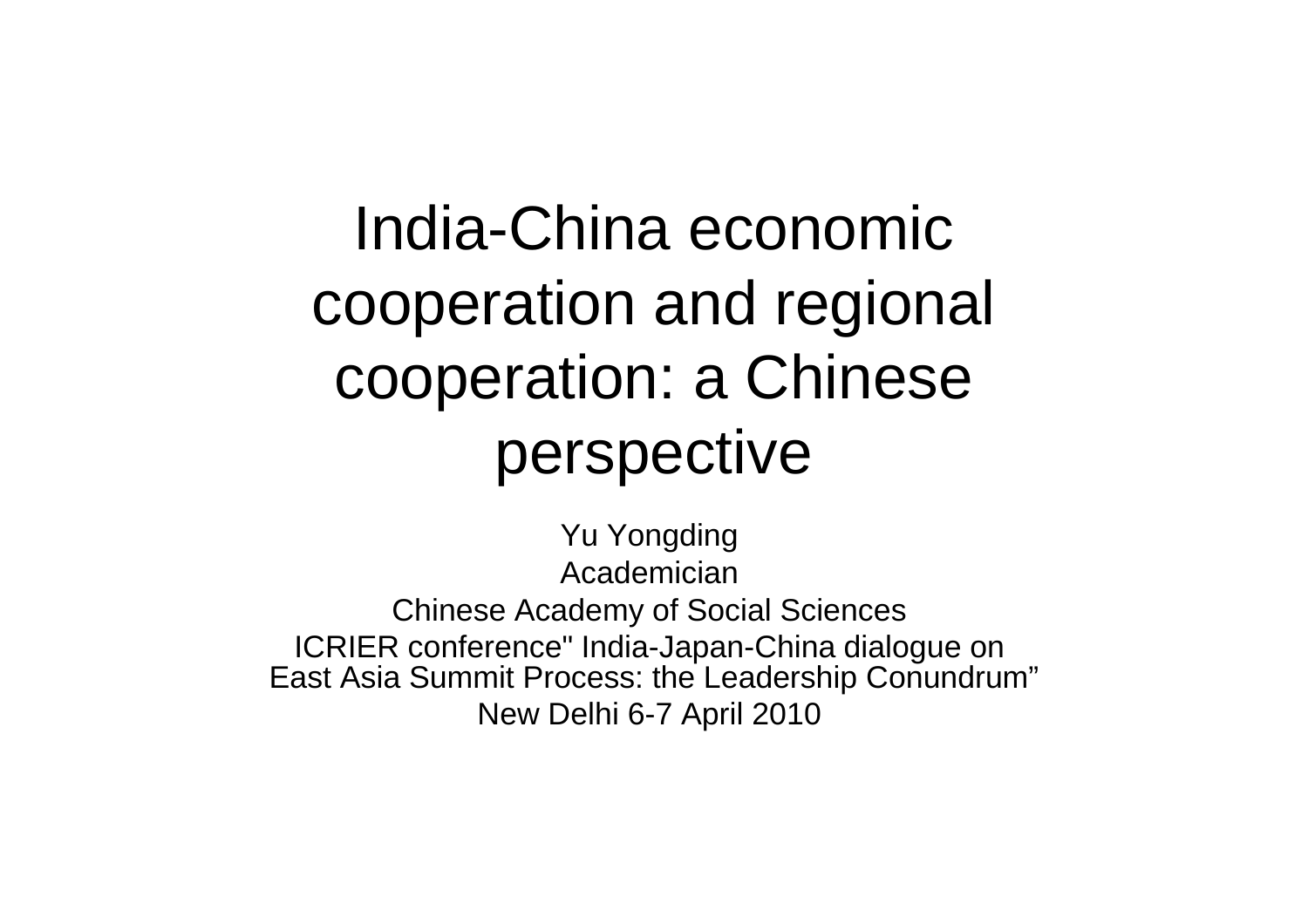# **Contents**

- China's paradigm shift and its implication on regional cooperation and integration
- China's view on bilateralism, regionalism and multilateralism
- Scope for regional cooperation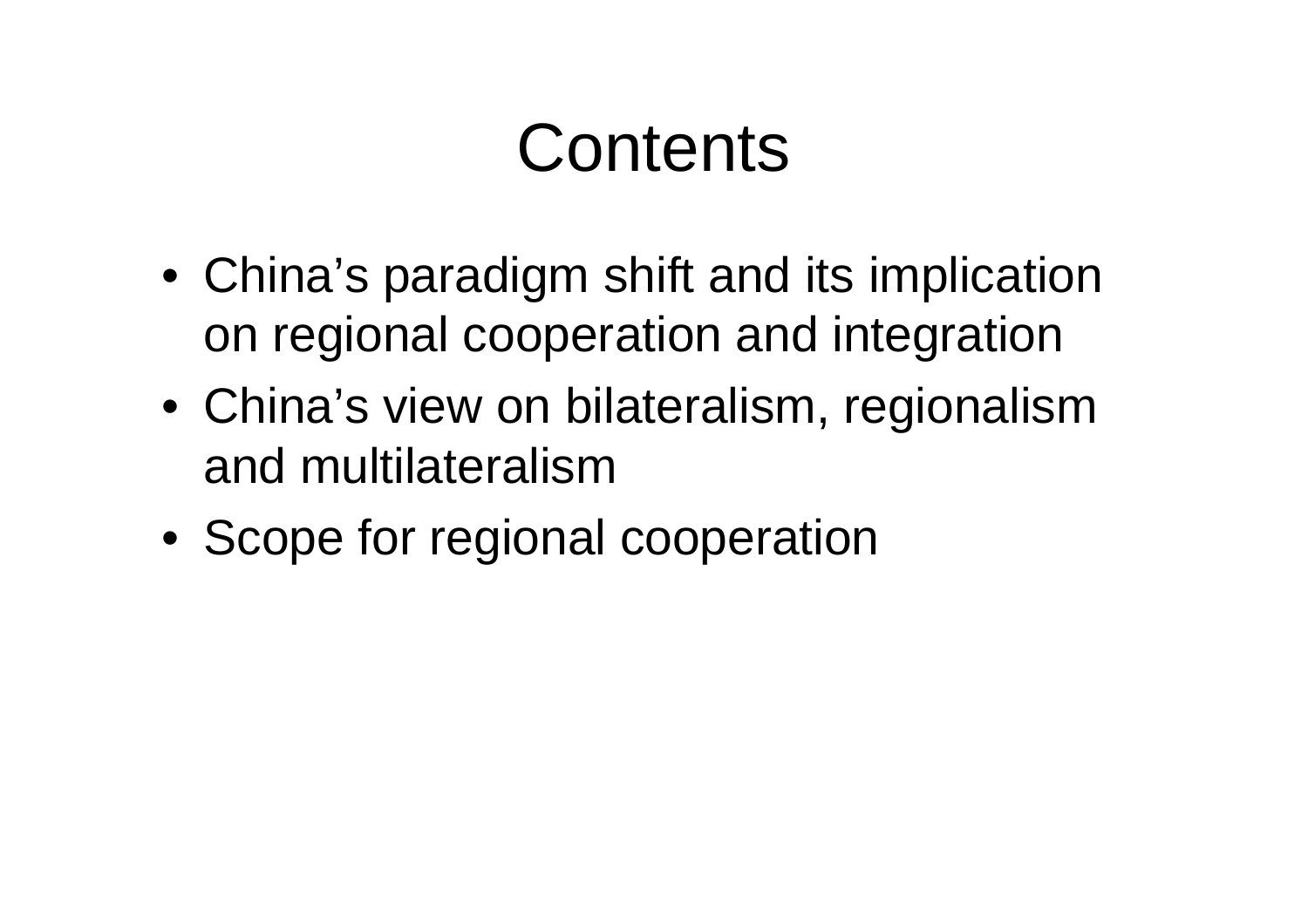China's paradigm shift and its implication on regional cooperation and integration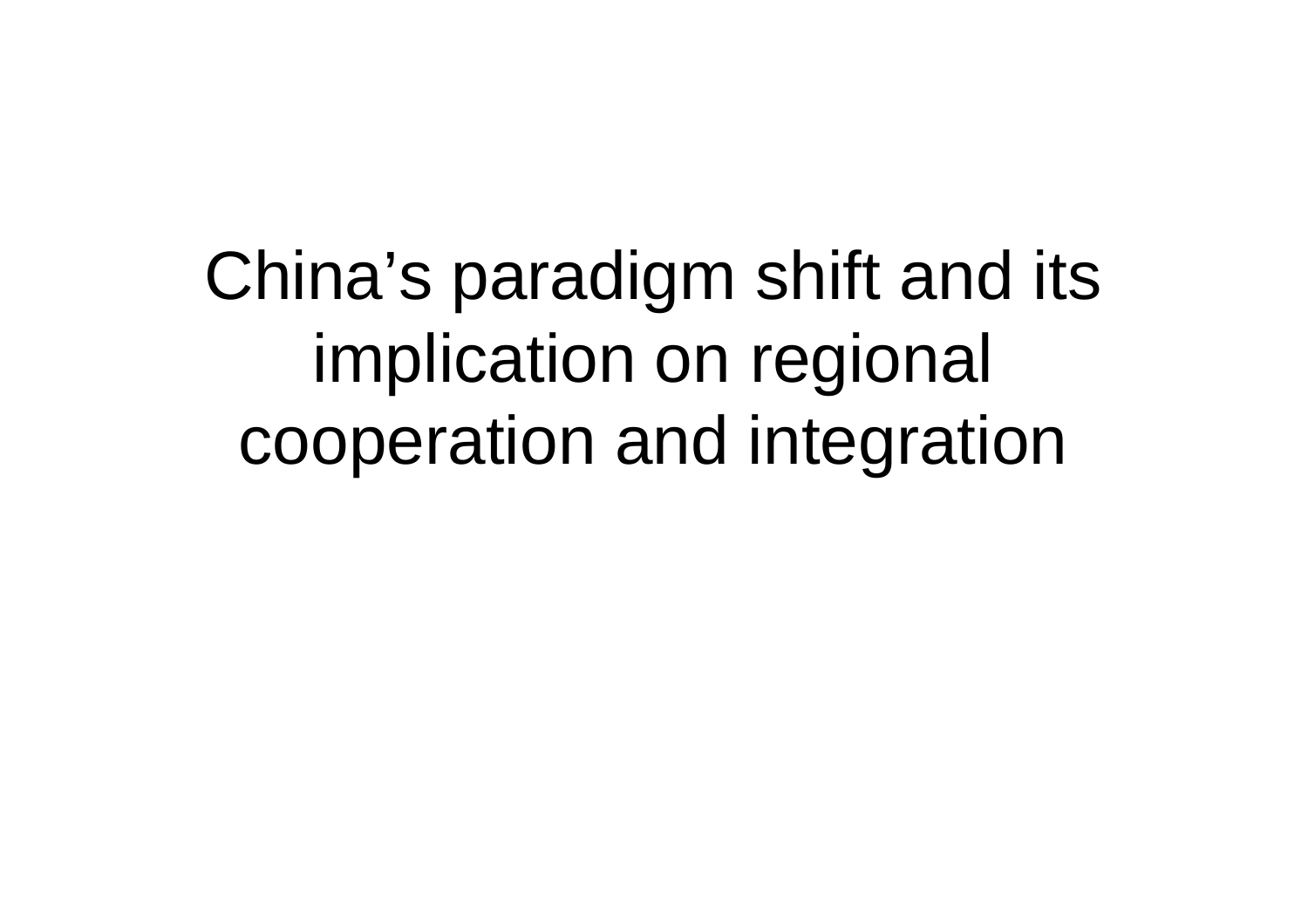## **The Chinese economy in the world economy (2008 figures)**

#### •**Economic size**

- –14 trillion USD (2009)
- –5 trillion USD (2009)
- China 4.8 trillion USD (2009)–
- • **Trade volume**
	- –3.5 trillion USD
	- Germany 2.7 trillion USD
	- China 2.6 trillion USD–
- **Contribution to global growth**•(2009F)
	- Global GDP growth -1.4%
	- $0.91%$ – China's contribution 0.91%
- $\bullet$  **Foreign exchange reserves**
	- China 2.3 trillion USD )
	- Japan 1 trillion USD (June, 2009)
- **Capitalization of stock exchanges**•(HK included)
- $\bullet$  **Current account surplus**
	- China 440 trillion USD–
	- Germany 235 trillion USD
	- Japan 157 trillion USD
- • **Top three commercial banks in the world**
	- ICBC
	- CBC
	- BoC
- **Steel production**•
	- China 50 billion T (37.7% of –global total)
	- Japan 11.8 billion T
- **Car production**
	- 120 million Unit
- • **Energy consumption**
	- 2 billion T coal equivalent
- • **CO2 emission**
	- –6 billion T (2006)
	- China 5.9 billion T (2006) –
- 来源:关志雄博士整理
- 说明:未指明年份者皆为2008年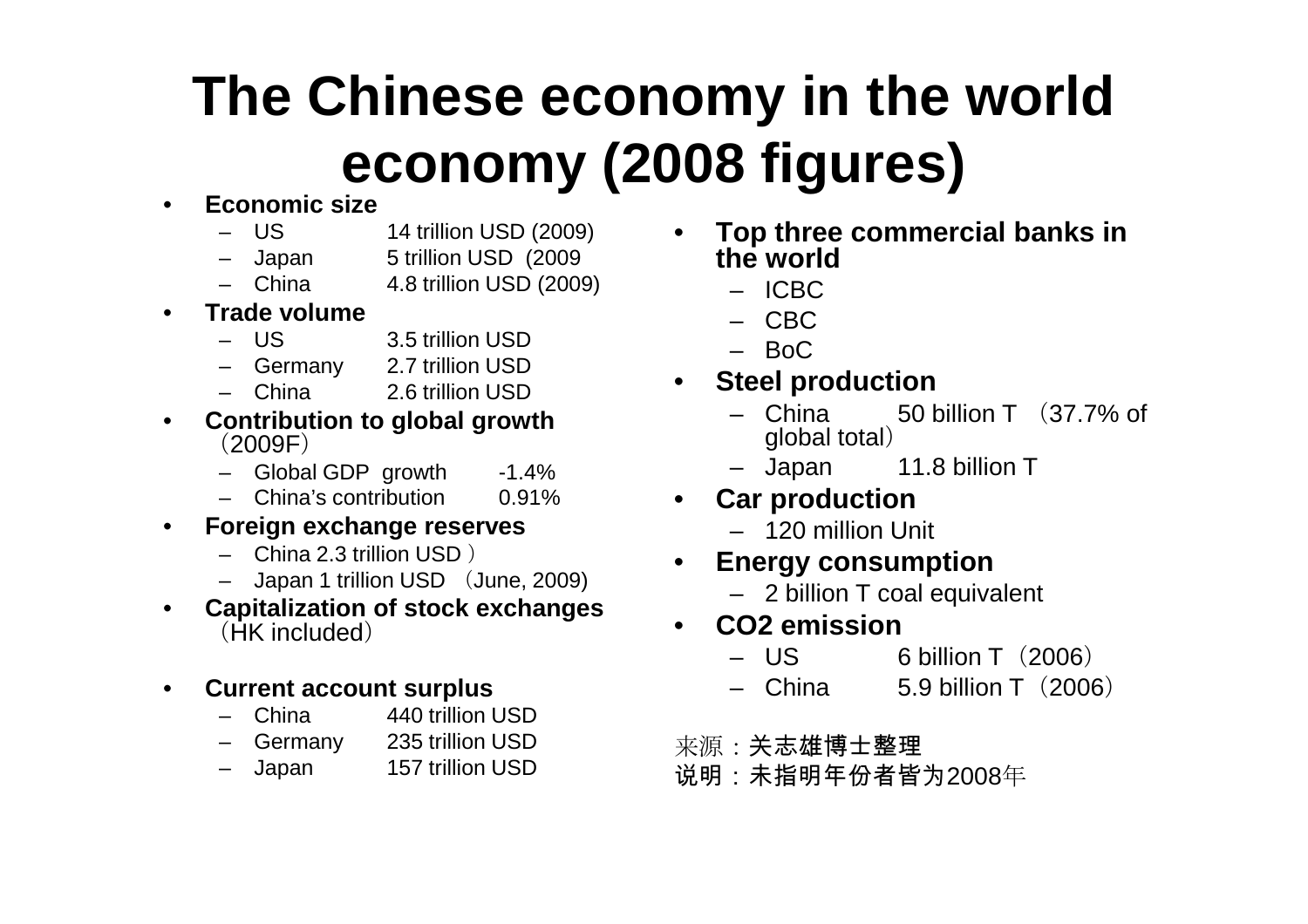# China's old growth pattern

- Investment-driven
	- – The investment rate hovering between 40%-50%
- Export -led
	- –Trade/GDP>60%
	- LVNOIT/(41 )P\'{} Export/GDP>35%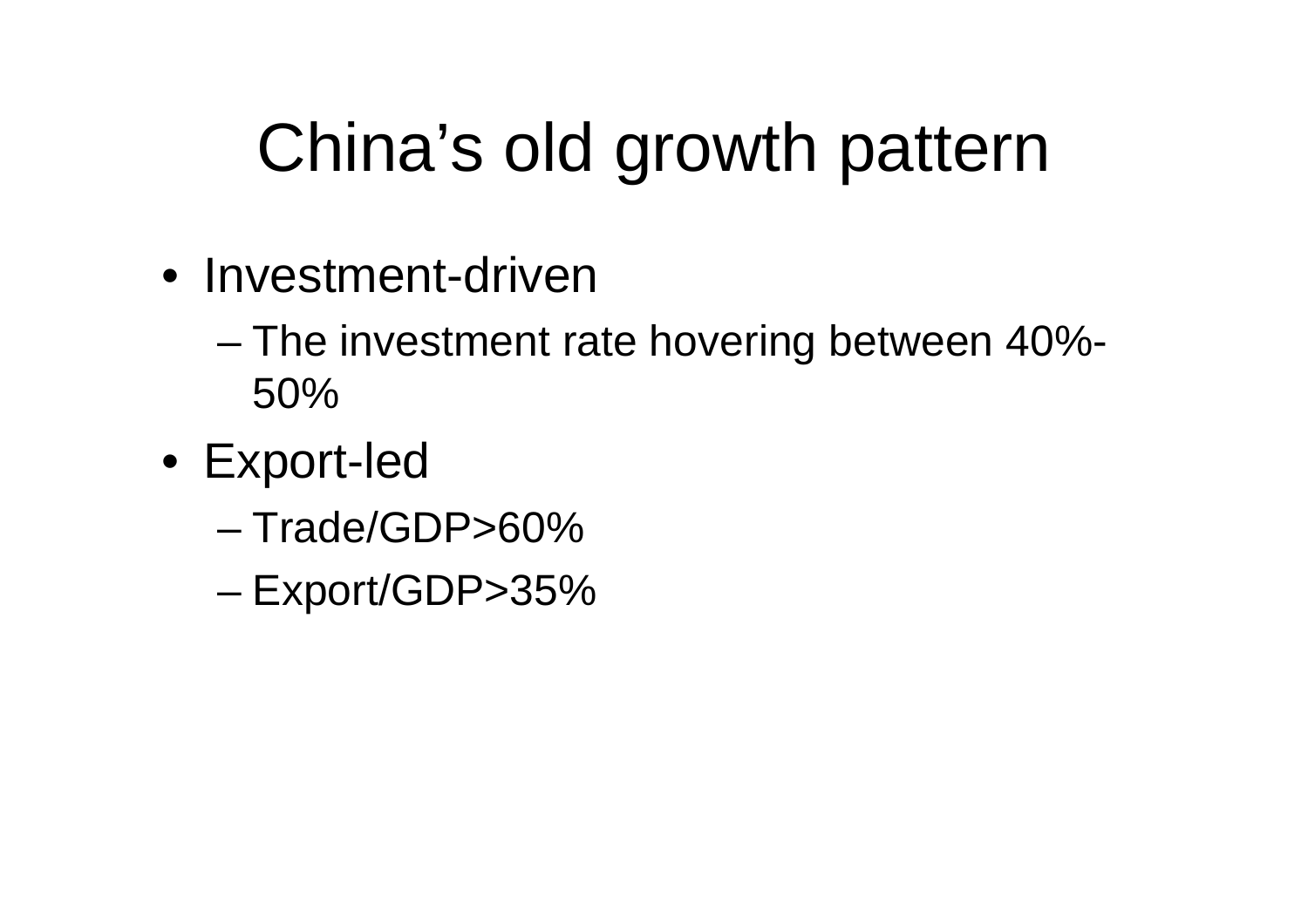## Why a paradigm shift is needed

- $\bullet$  Growth is no longer sustainable, due to the problems caused by the old growth mode
	- High external dependency and imbalances
		- Trade friction and trade wars
		- Vulnerability to external shocks
		- •Welfare losses
	- High investment rate
		- •overcapacity
		- •waste
	- Poll⊔ti≀ Pollution,
	- High carbon economy
		- •Energy efficiency
		- High energy intensity•
	- Income distribution gap between different social group and between rural and urban areas
	- In sufficiency of provision of social goods (social safety net, medic-care, education, etc.)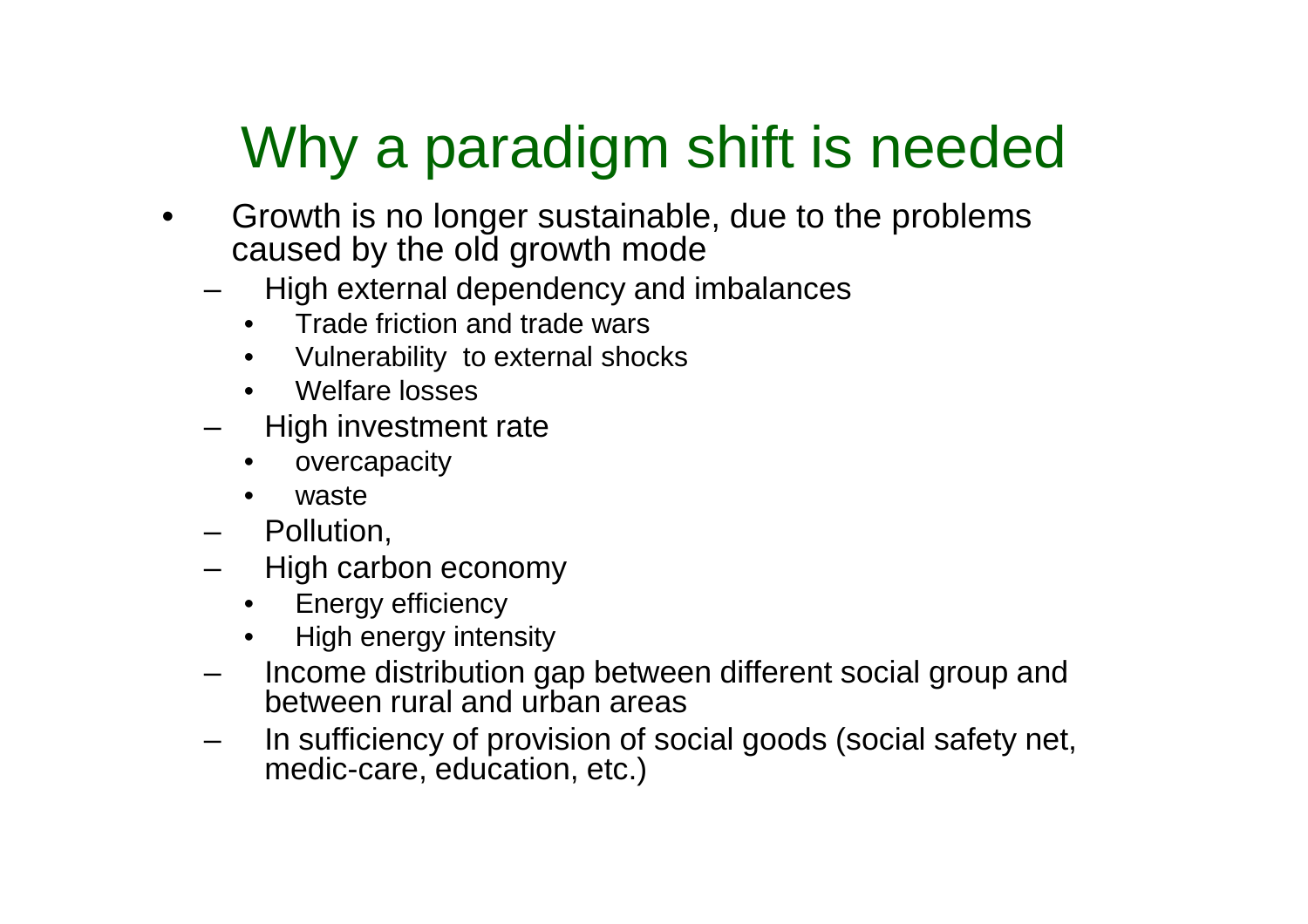# Three big external challenges

- Trade war with the US?
	- –Trade surplus
	- and the state of the state The renminbi exchange rate
- Commitment to mitigation of CO2 emissions
- Safety of its foreign exchange reserves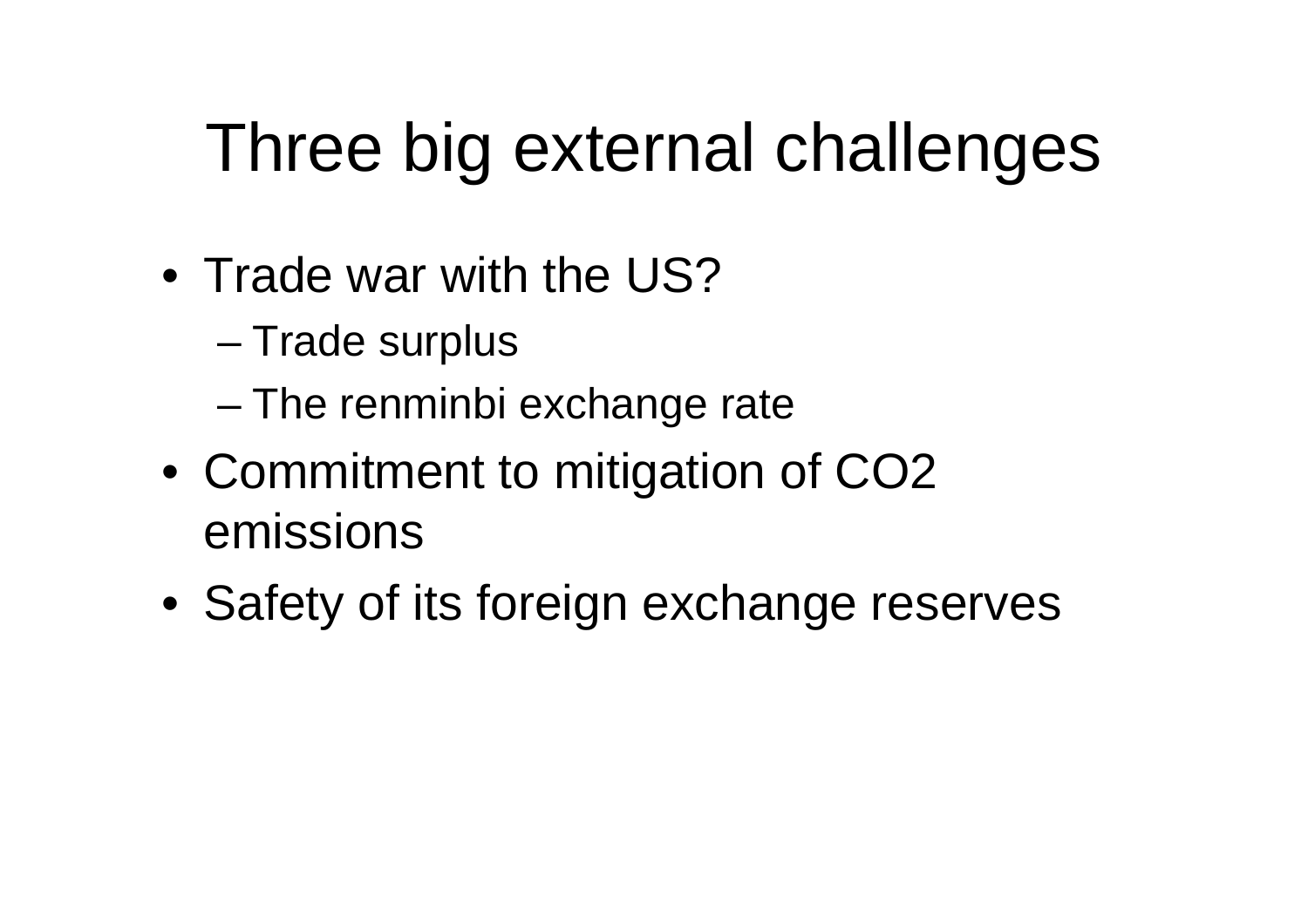# Chinese responses to the internal and external challenges

- Stimulating domestic demand
- Lower carbon emission by raising energy efficiency etc.  $\bullet$
- $\bullet$ Slow appreciation, a neutral export regime
- Diversification of export destinations
- Further liberalization of the import regime
- $\bullet$ Further liberalization of capital account
- Encouraging Out-bond FDI
- •Increasing foreign aids
- Diversification of foreign assets $\bullet$
- Promoting the reform of the international monetary system, strengthen  $\bullet$ regional financial cooperation and promote renminbi internationalization
- **All the above mentioned responses have direct or indirect impacts on China's policy on regional cooperation and integration**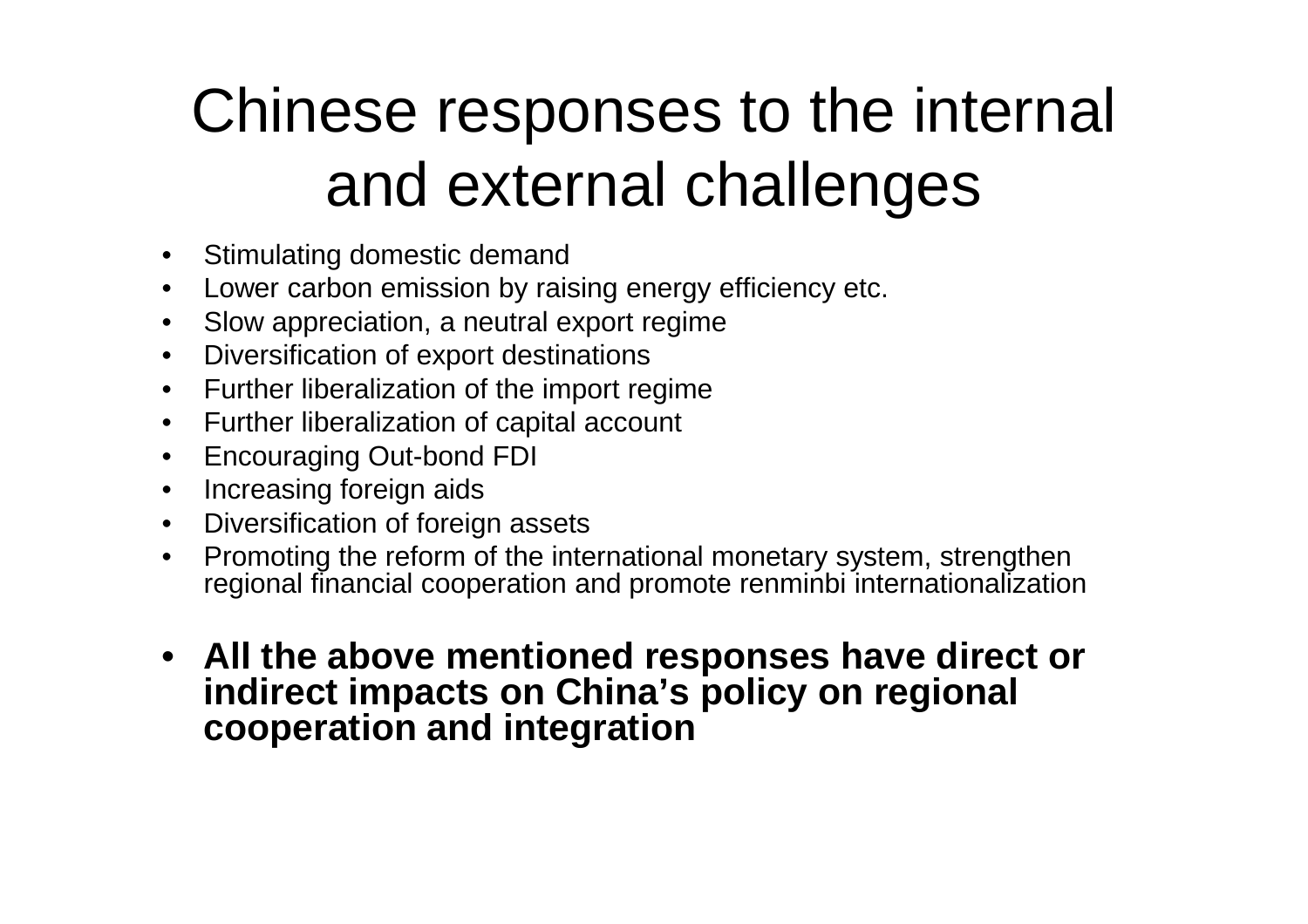# China's view on bilateralism, regionalism and multilateralism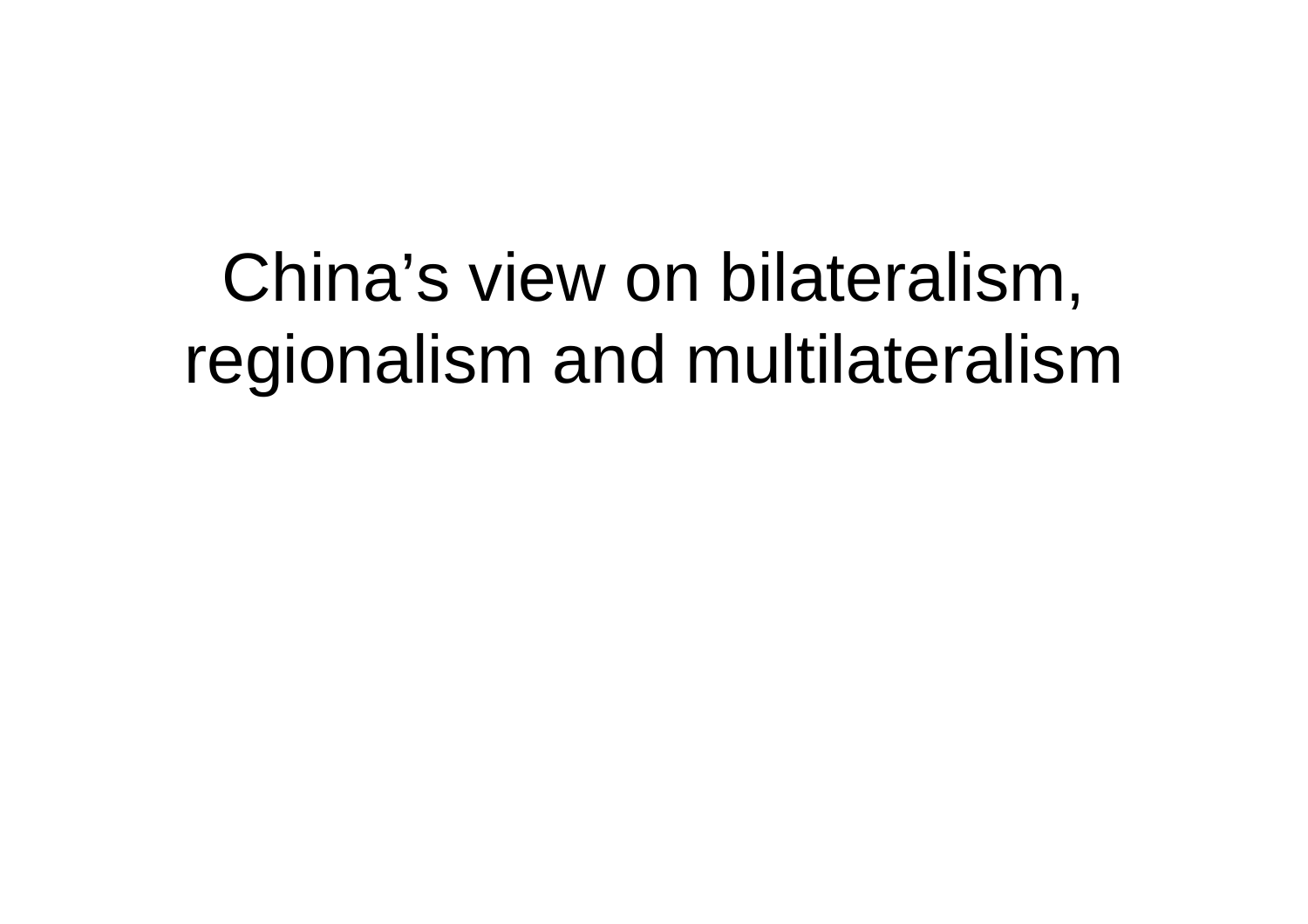# Bilateralism , multilateralism and regionalism

- Bilateralism
	- –Traditionally a favorable form for China
- Multilateralism
	- $-$  with  $\Box$  and in More and more acceptable for China
		- China is comfortable with WTO at this moment
		- Compatible with bilateralism FTA ect. and mostly with regionalism
		- Alliance with, veto
- Regionalism
	- '''''''''' < 0 China's enthusiasm peaked at CMI
	- **Links of the Company**  Then, what value does regionalism add to bilateralism and multilateralism?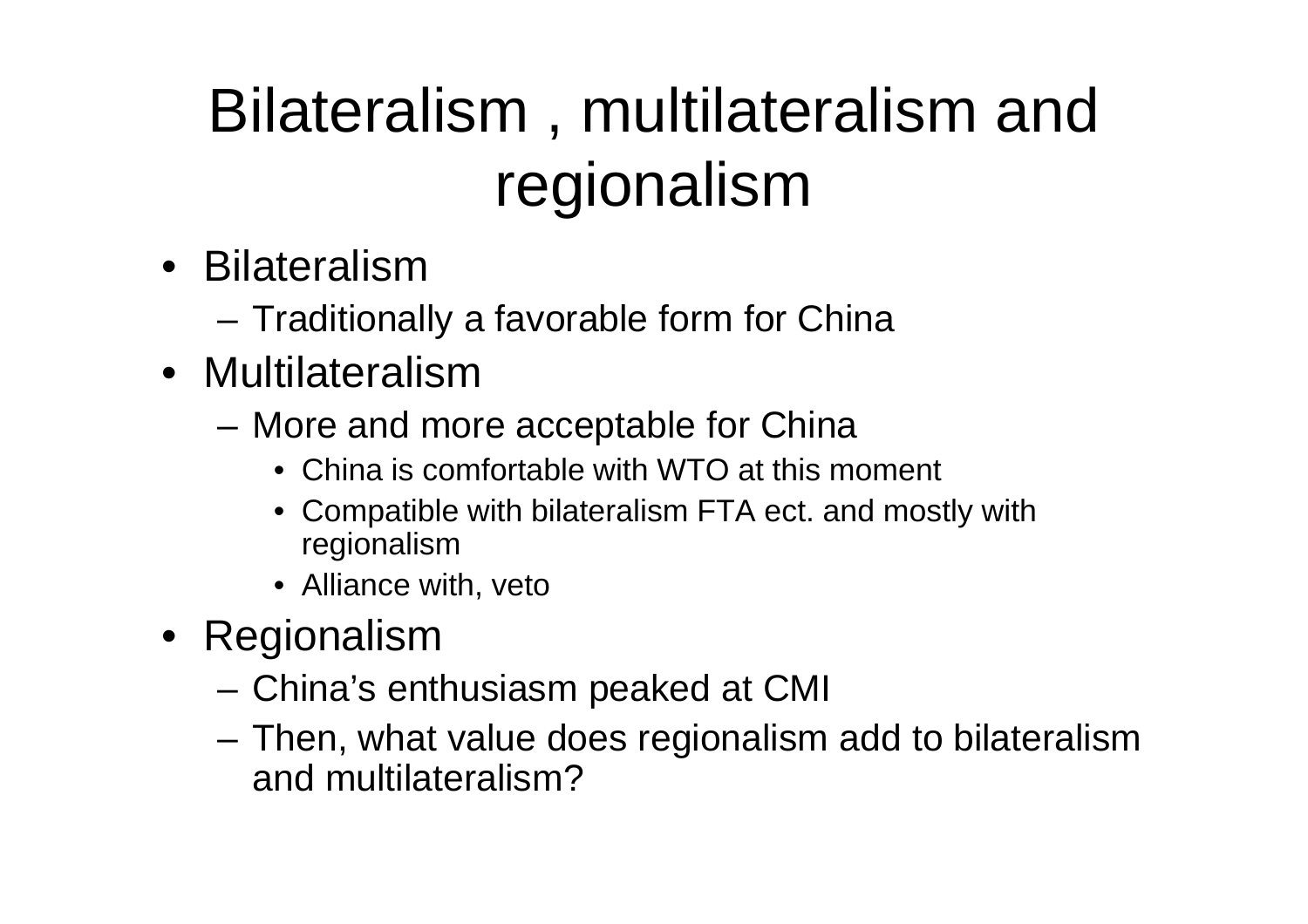# Politics of regionalism

- The reason for regionalism
	- – There must be strong political motivation
		- Grievance vis-à-vis some outsiders
		- Common political determination with members
	- – There must be economic Value added to the multi and bilateral
- EU
	- –– Peace<br>.
	- and the state of the vis-à-vis US Charles De Gaulle
- ASEAN
	- дин Anti-communism
	- AN-AN-II<del>---</del>IA ASEAN 10—fear of China?
- **ASEAN+3**
	- Positiva Positive: Response to US, IMF—more comfortable
	- **Links of the Common** Negative: Sino-Japan competition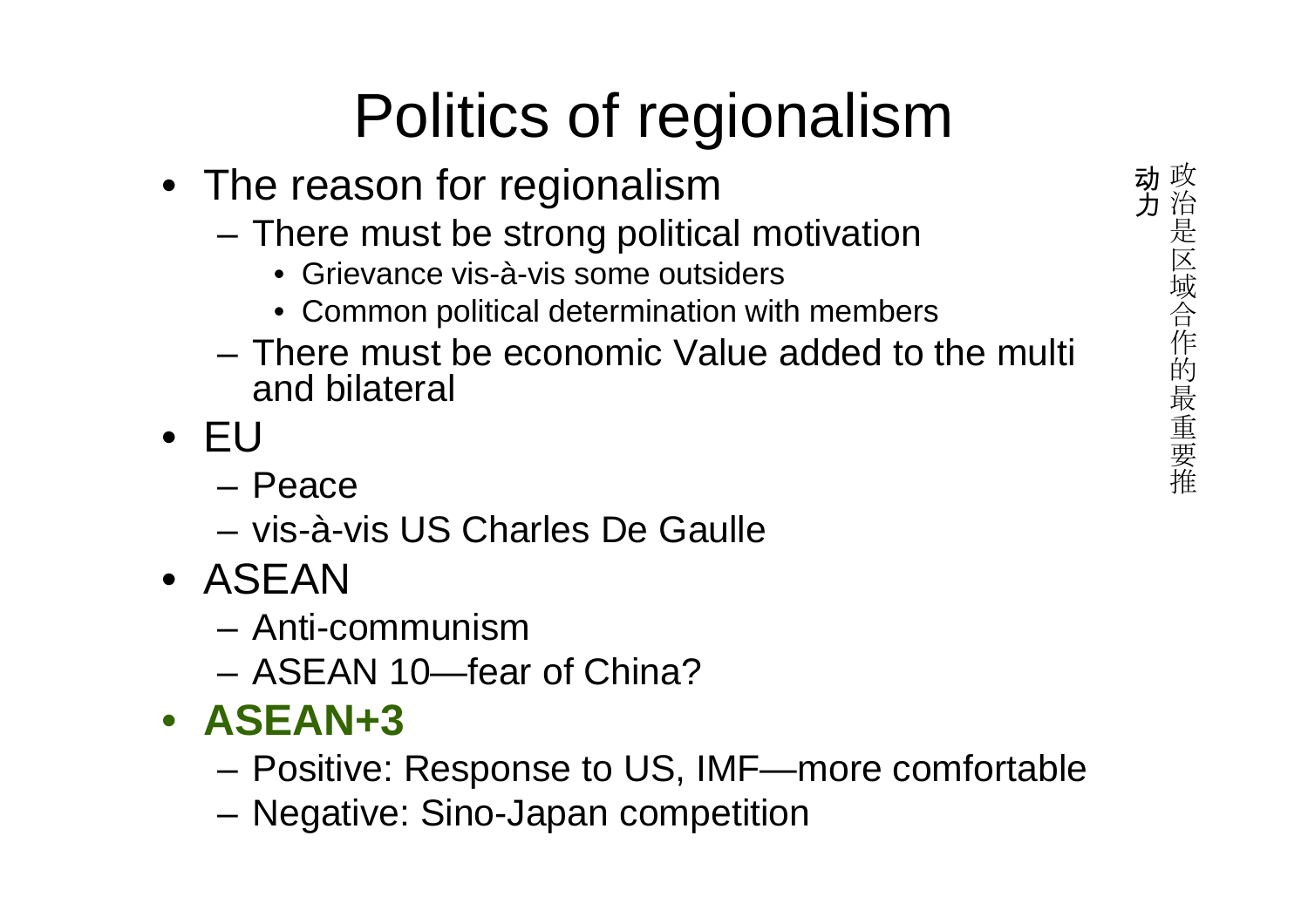# A further expansion of ASEAN+3

- ASEAN+6? What value can this expansion add to ASEAN+3?
	- and the state of the state Economic benefits? not clear
		- ASEAN+3+bilateral FTAs can do all the tricks
	- and the state of the state Political benefits?
		- Dilute the influence of China? It's fine. but
		- More importantly: how about other south east countries? How about central Asian countries? How about Russia? If you include Australia and New Zealand? How about the US?
- Cooperation is one thing, institutionalized cooperation is another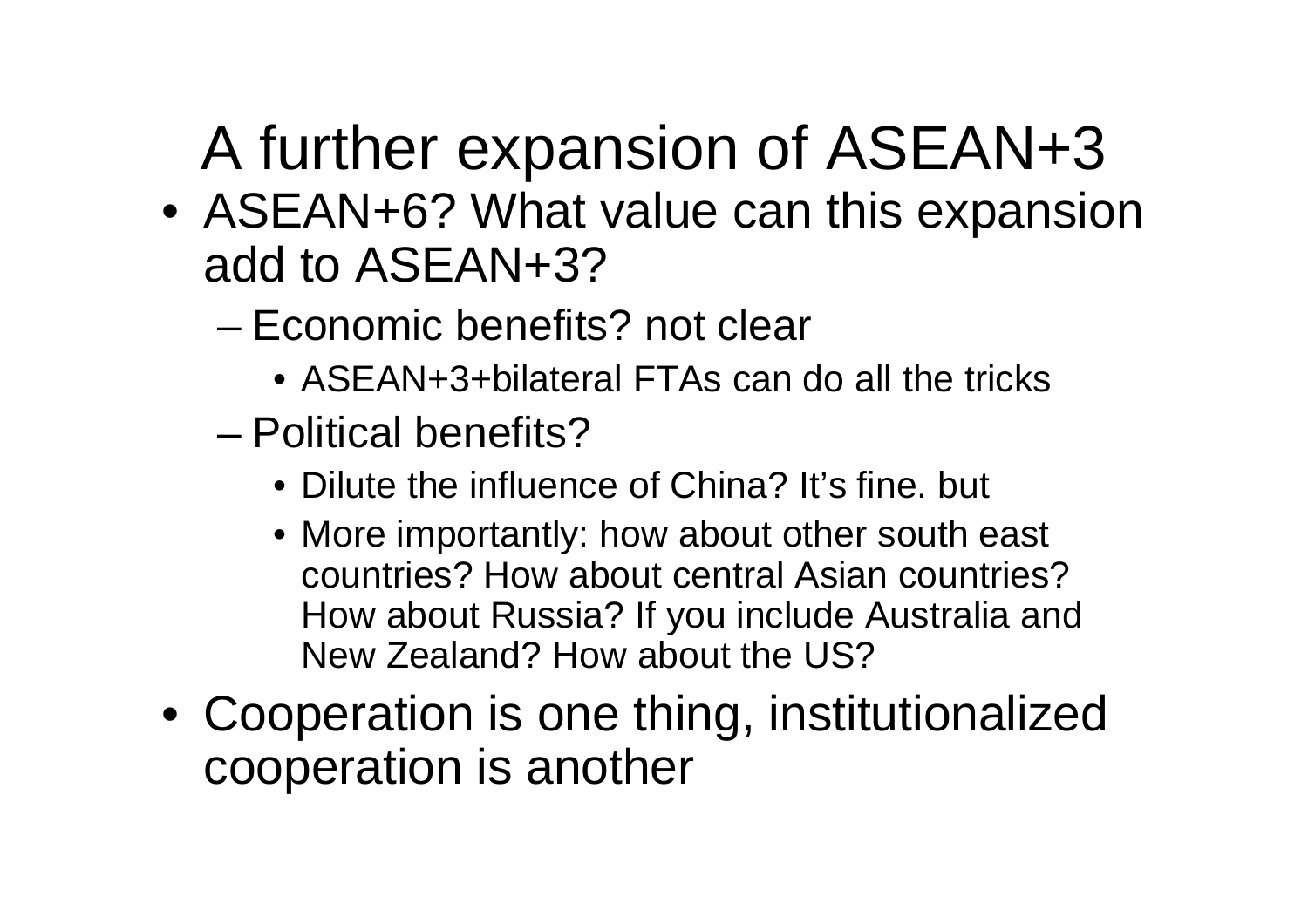## continued

- and the state of the state Diversified interests
	- India and China share a developing countries more common language than between India and Japan (climate change etc.)
	- How ASEAN+6 can find common position vis-à-vis the US and EU? Or vis-à-vis the WB and IMF?maybe, on some issues
- Open regionalism?
	- and the state of the state Contradiction in terms
	- –EU will not open to any of us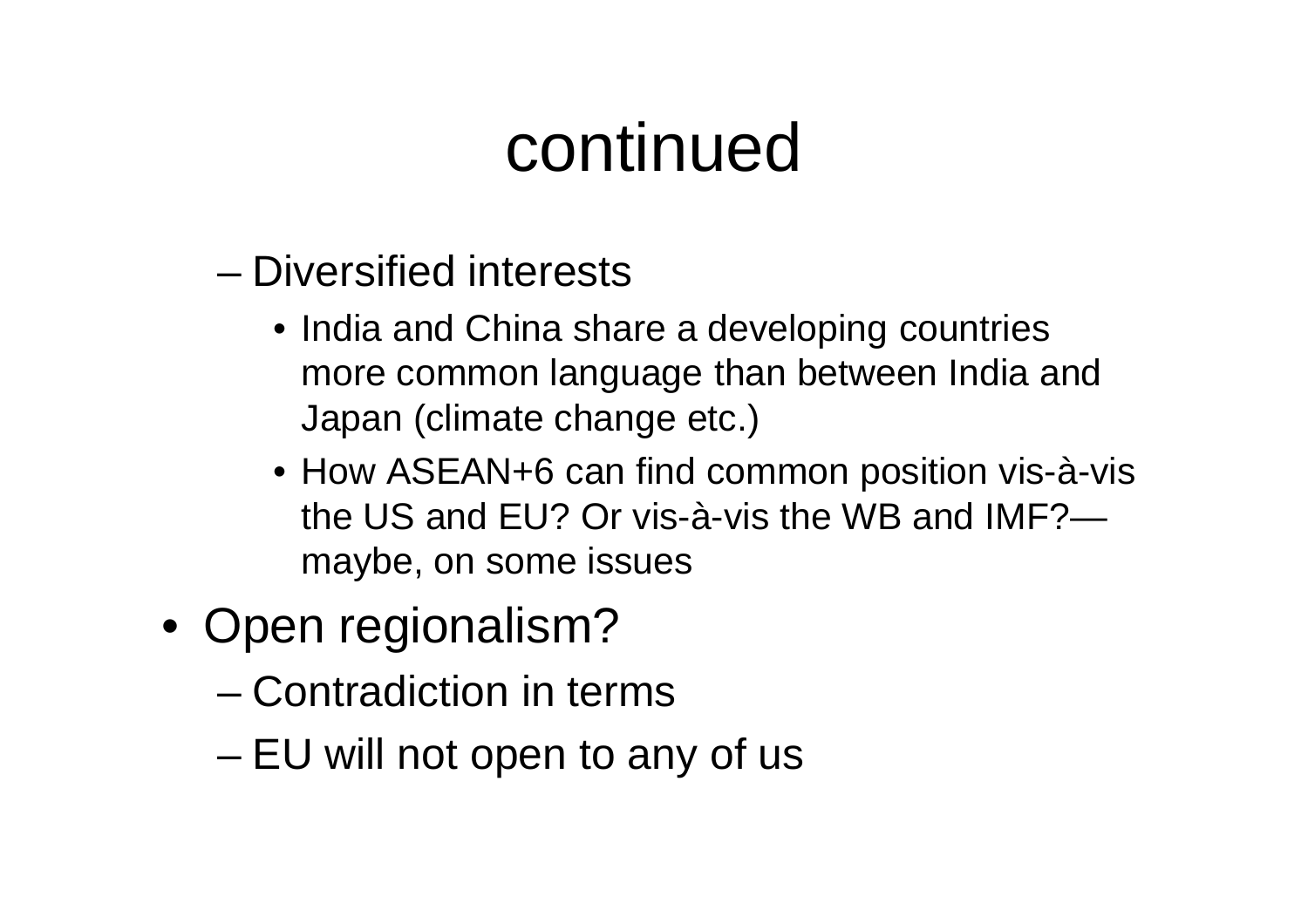# Scope for regional cooperation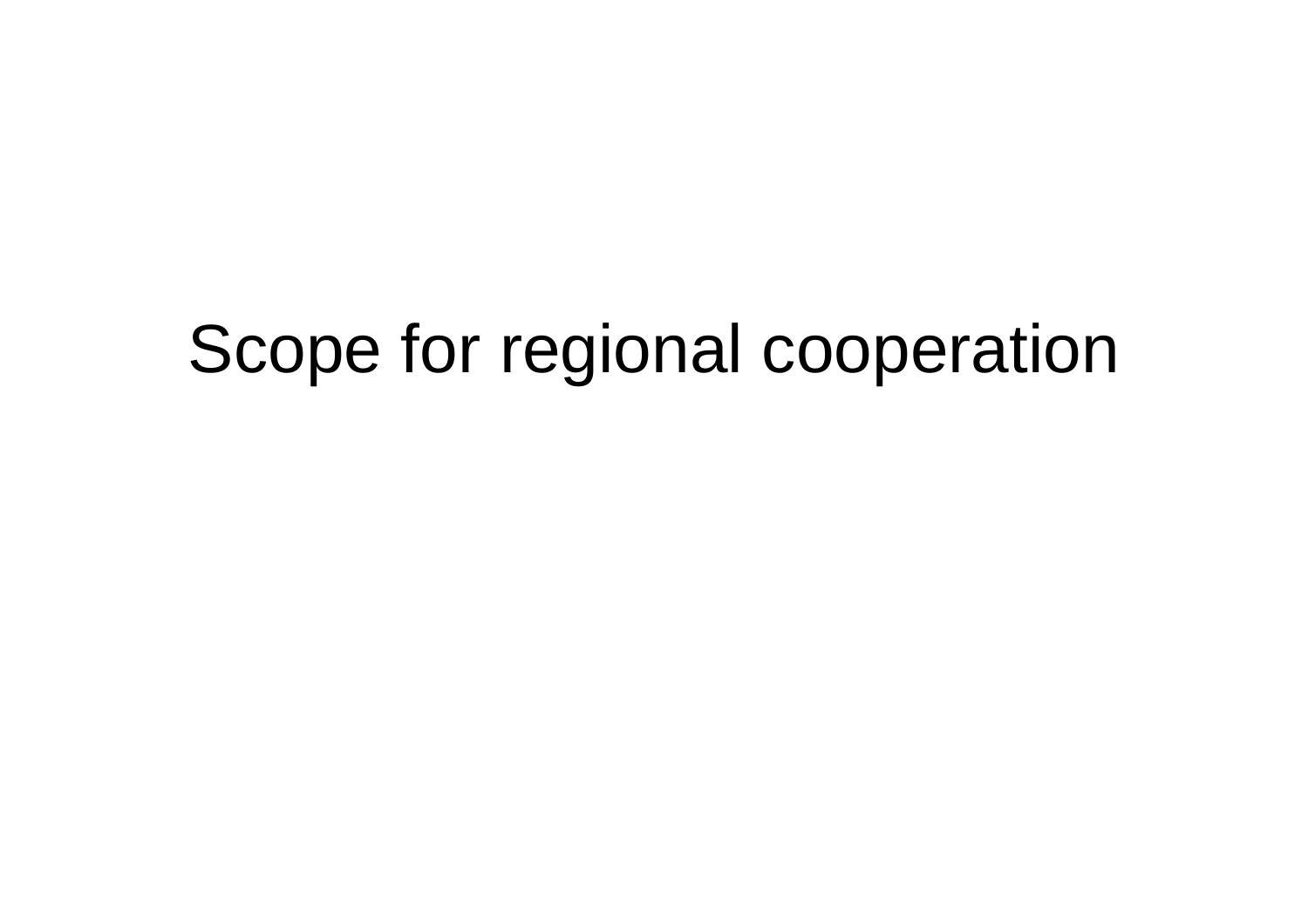## economic cooperation at different levels

- • Institutionalized cooperation
	- **Links of the Common** Highest form: Euro Area
	- and the state of the Loose form: Nafta, ASEAN
	- –Loosest form-: ASEAN+3
- •**Consultation** 
	- APEC
- •Spaghetti bowl of FTAs
- •Project based regional cooperation
- •Bilateral cooperation in trade and investment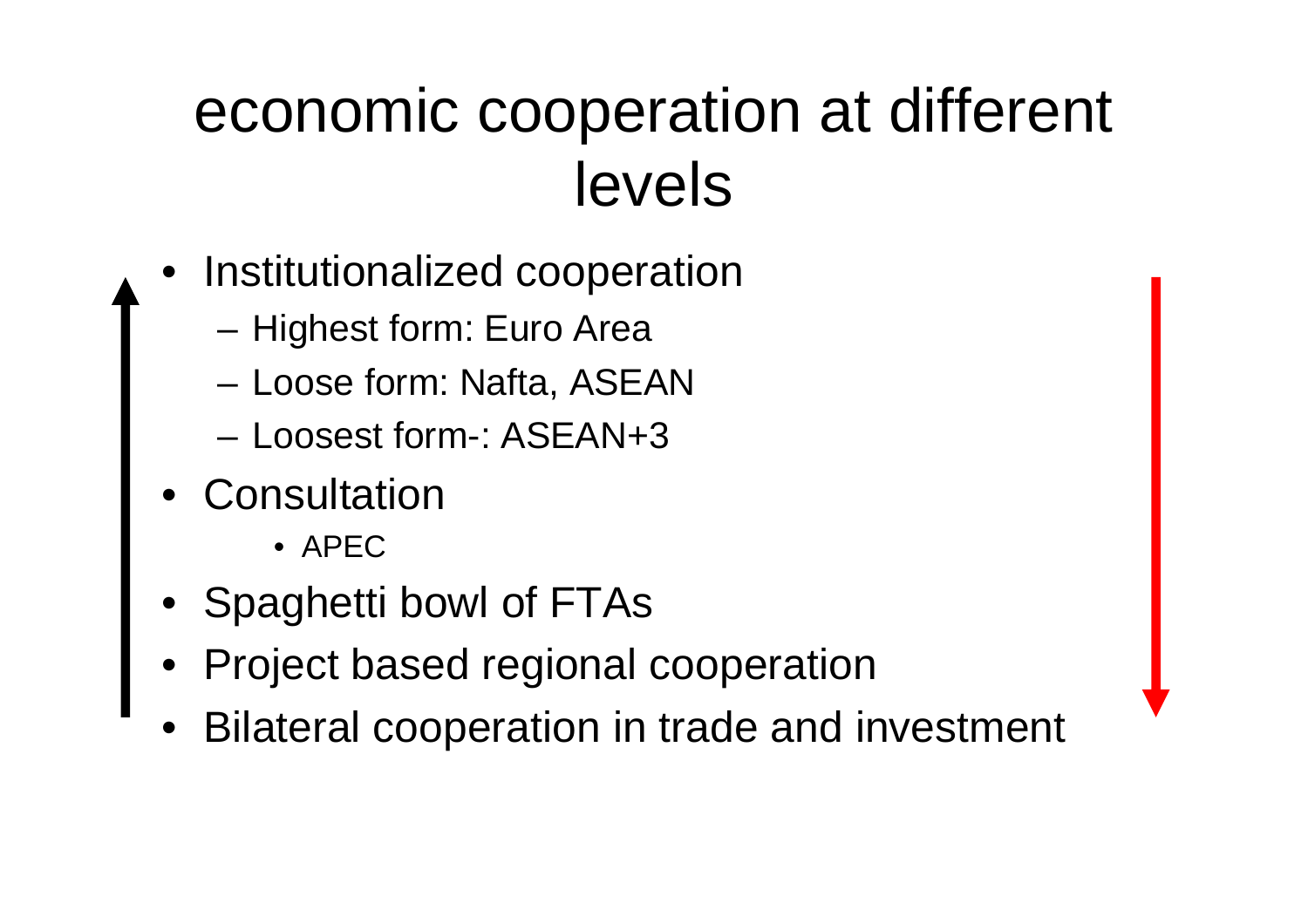# Bilateral trade and investment

- Japanese-Sino trade relationship is healthy and solid
- Indian-Sino trade has expanded rapidly
- That Japan's investment in India surpassed its investment in China is perfectly understandable. It may continue for a long while, China has no problem with this development whatsoever.
- China's investment in India could increase rapidly, if India welcomes China's investment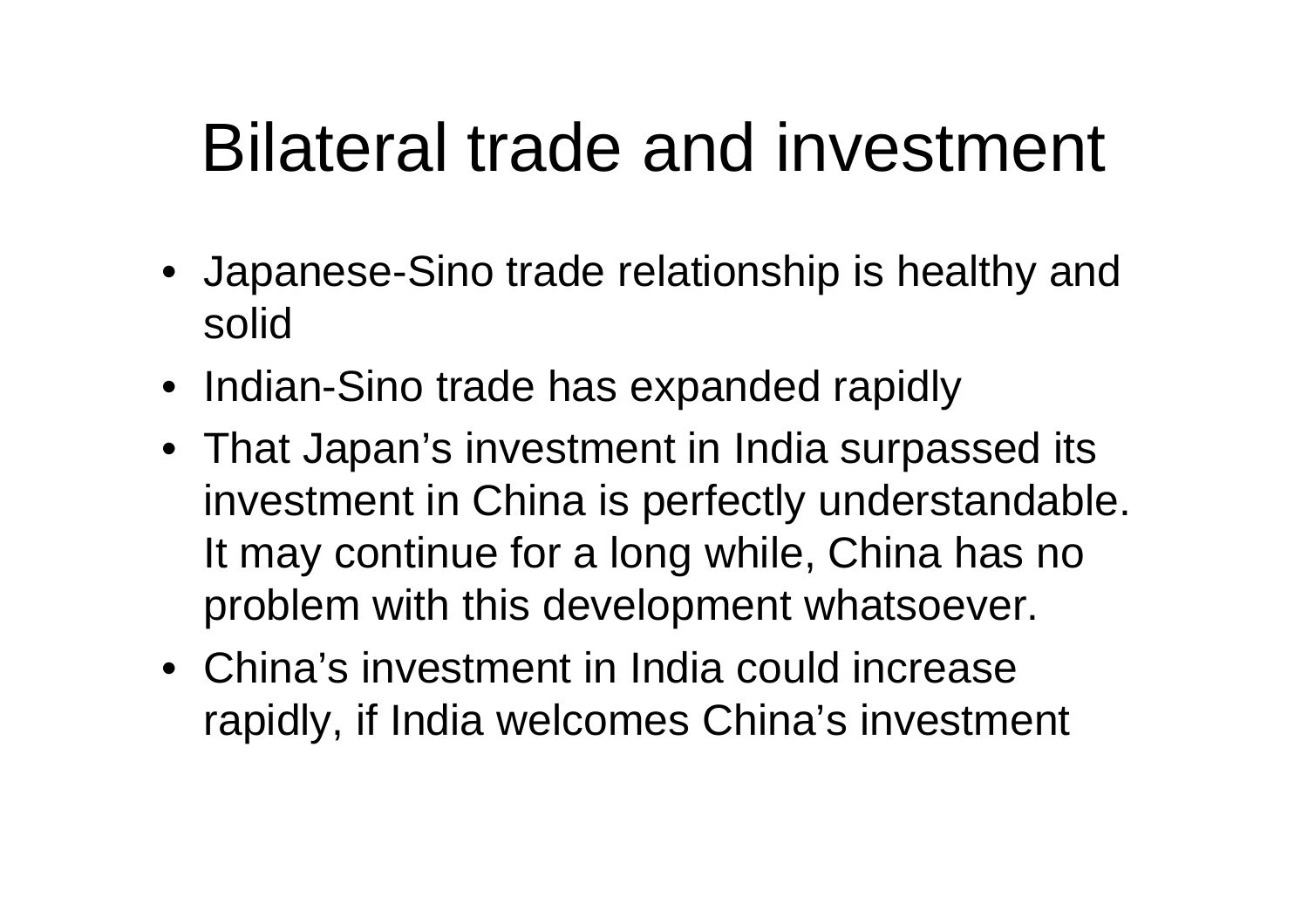Exports and imports between Japan and China and between India and China Unit: billion Dollar

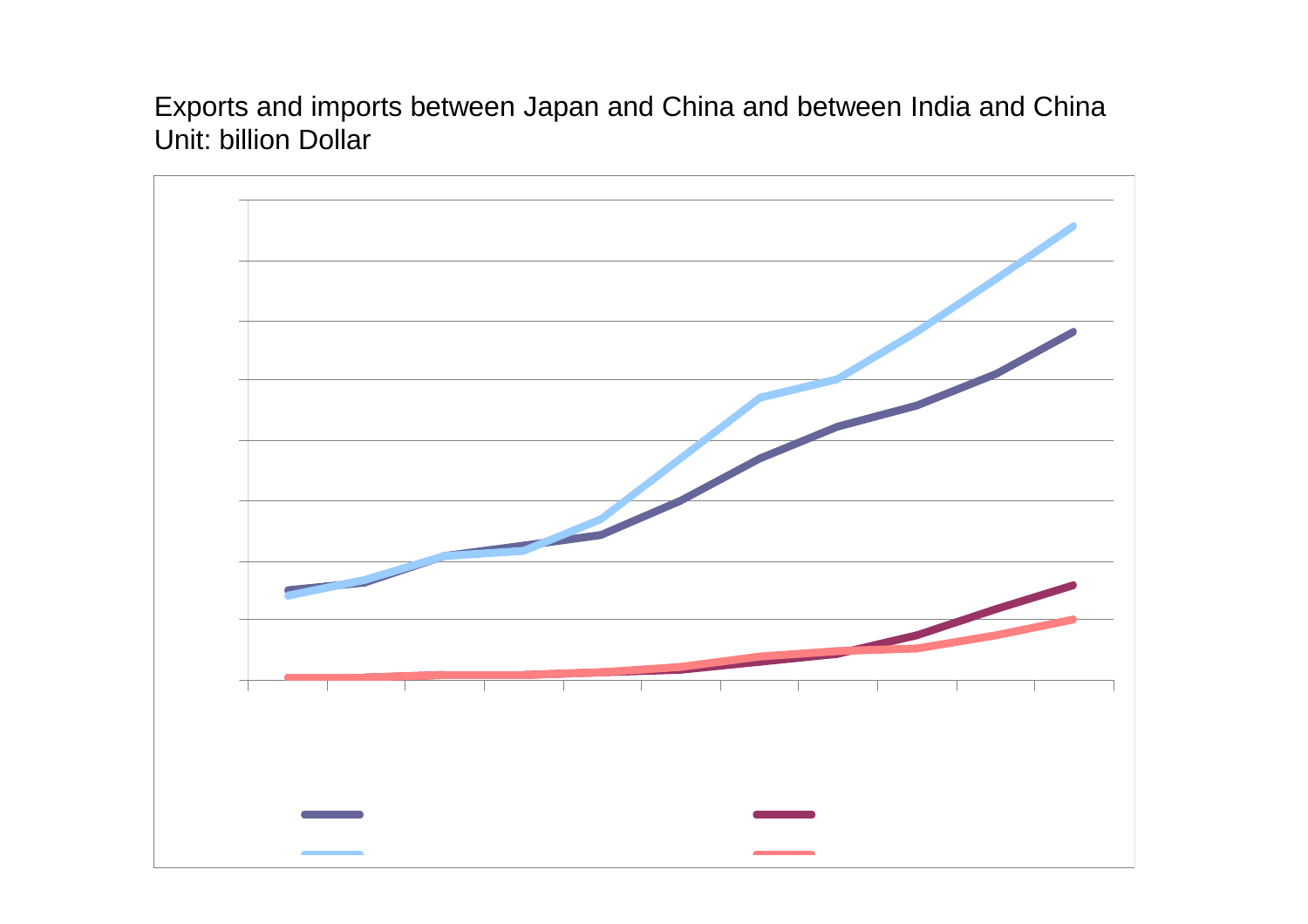#### **China has become India's largest trade partner**



Shares in total trade of China **Shares in total trade of China**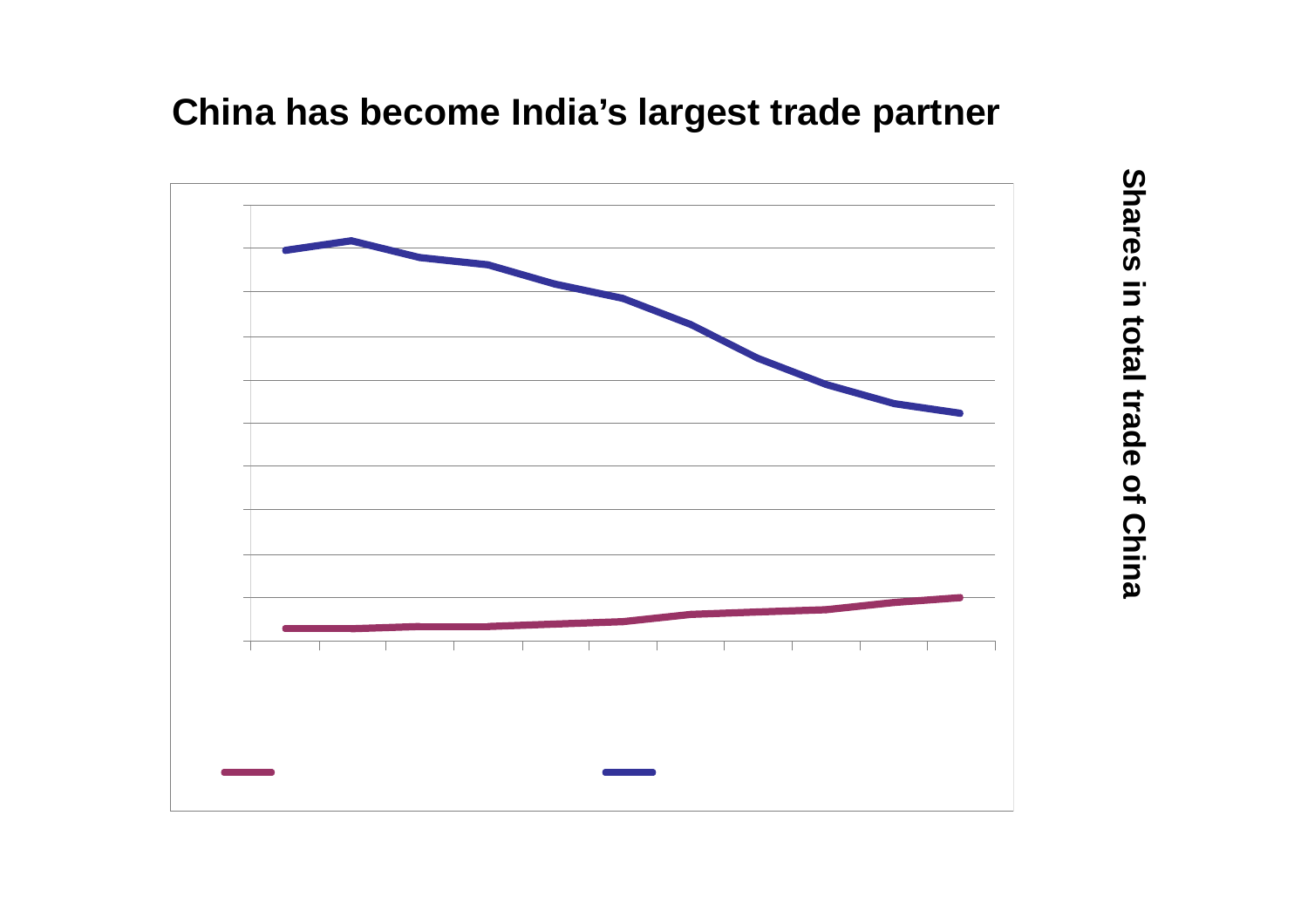### China's out bond FDI unit:100million USD



注: 1990至2001年中国对外直接投资数据摘自联合国贸发会议世界投资报告, 2002至 2008年数据来源于中国商务部统计数据。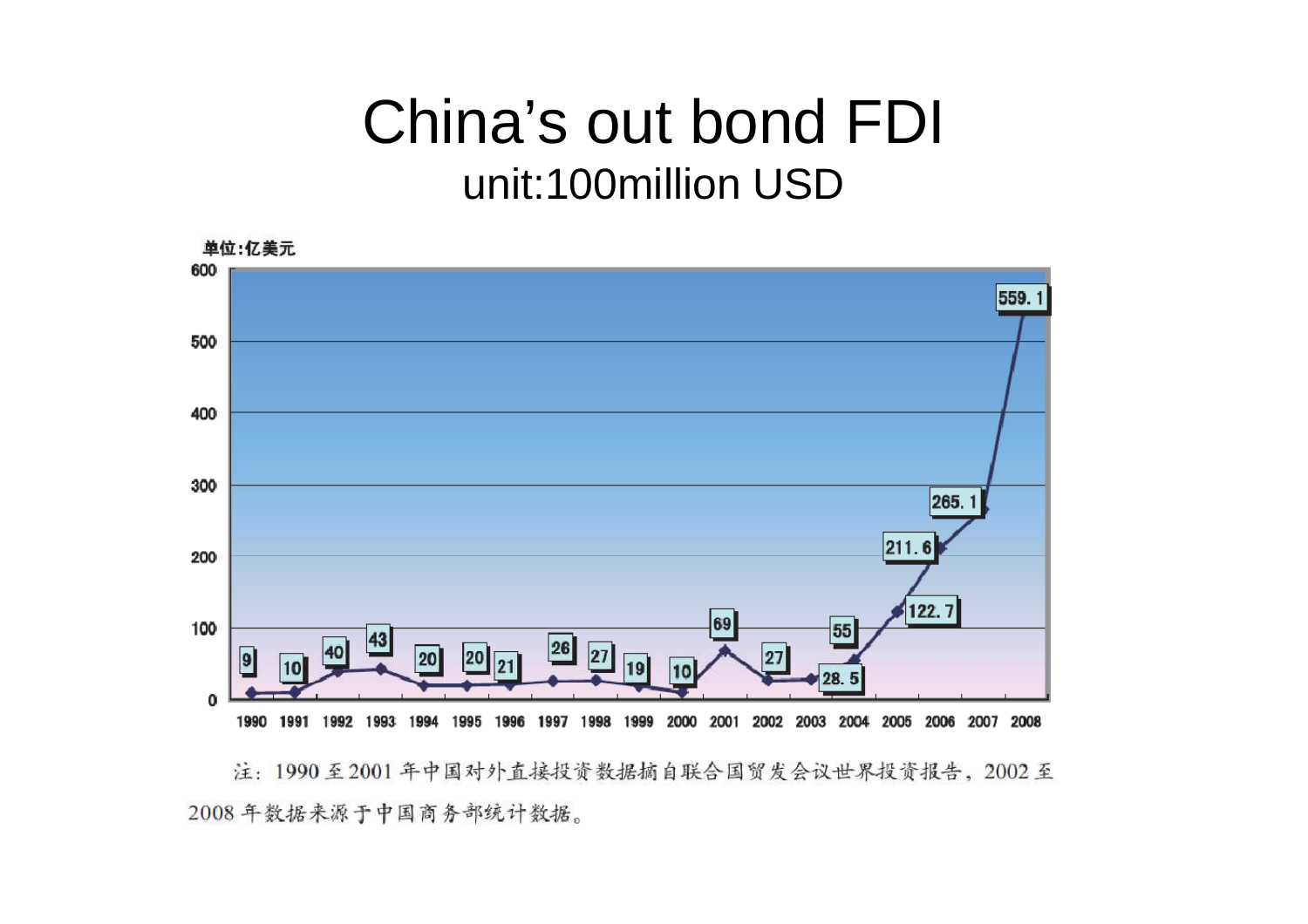## China's out-bond FDI geographic distribution 2008

#### India ranks 22 behind Afghanistan unit 100

million USD

| 序号                      | 国家(地区)   | 金额 (亿美元) |
|-------------------------|----------|----------|
| 1                       | 中国香港     | 386.4    |
| $\overline{\mathbf{c}}$ | 南非       | 48,08    |
| 3                       | 英属维尔京群岛  | 21.04    |
| 4                       | 澳大利亚     | 18,92    |
| 5                       | 新加坡      | 15.51    |
| 6                       | 开曼群岛     | 15.24    |
| $\overline{7}$          | 中国澳门     | 6.43     |
| $\overline{8}$          | 哈萨克斯坦    | 4.96     |
| $\overline{9}$          | 美国       | 4,62     |
| 10                      | 俄罗斯联邦    | 3.95     |
| 11                      | 巴基斯坦     | 2,65     |
| 12                      | 蒙古       | 2.39     |
| 13                      | 缅甸       | 2,33     |
| 14                      | 赞比亚      | 2.14     |
| 15                      | 柬埔寨      | 2.05     |
| 16                      | 德国       | 1.3      |
| 17                      | 印度尼西亚    | 1.74     |
| 18                      | 尼日利亚     | 1.63     |
| 19                      | 阿拉伯联合酋长国 | 1.27     |
| 20                      | 越南       | 1,2      |
| 21                      | 阿富汗      | 1.14     |
| 22                      | 印度       | 1.02     |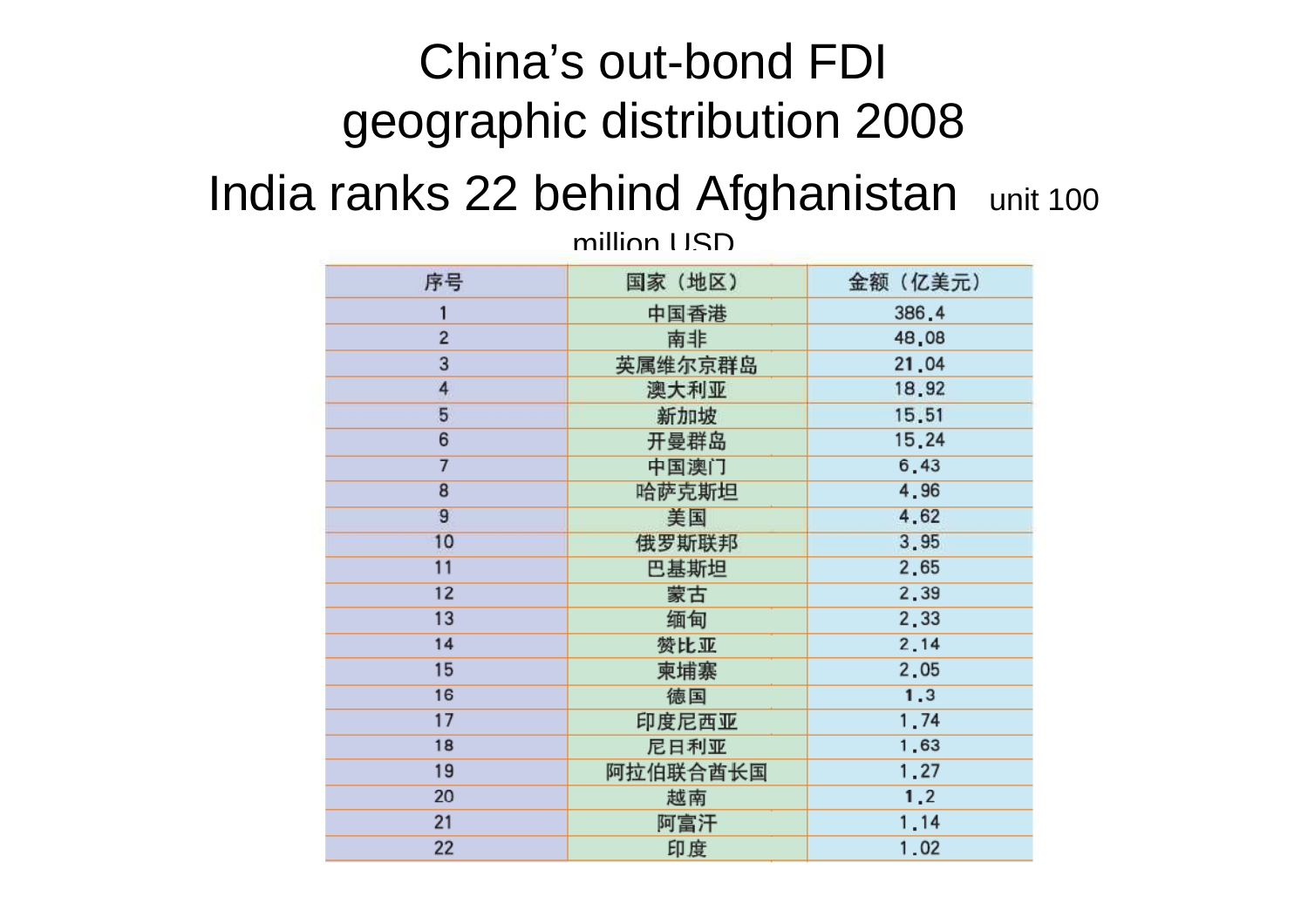## **Potential for bilateral economic relationship between India and Japan and between India and China**

- The two bilateral relationships are of great potential
- Highly complementary
	- –India's service sector
	- and the state of the state China's manufacturing sector
- What role can the tripartite dialogue play in the two bilateral relationship? Need to be further explored. A tripartite committee?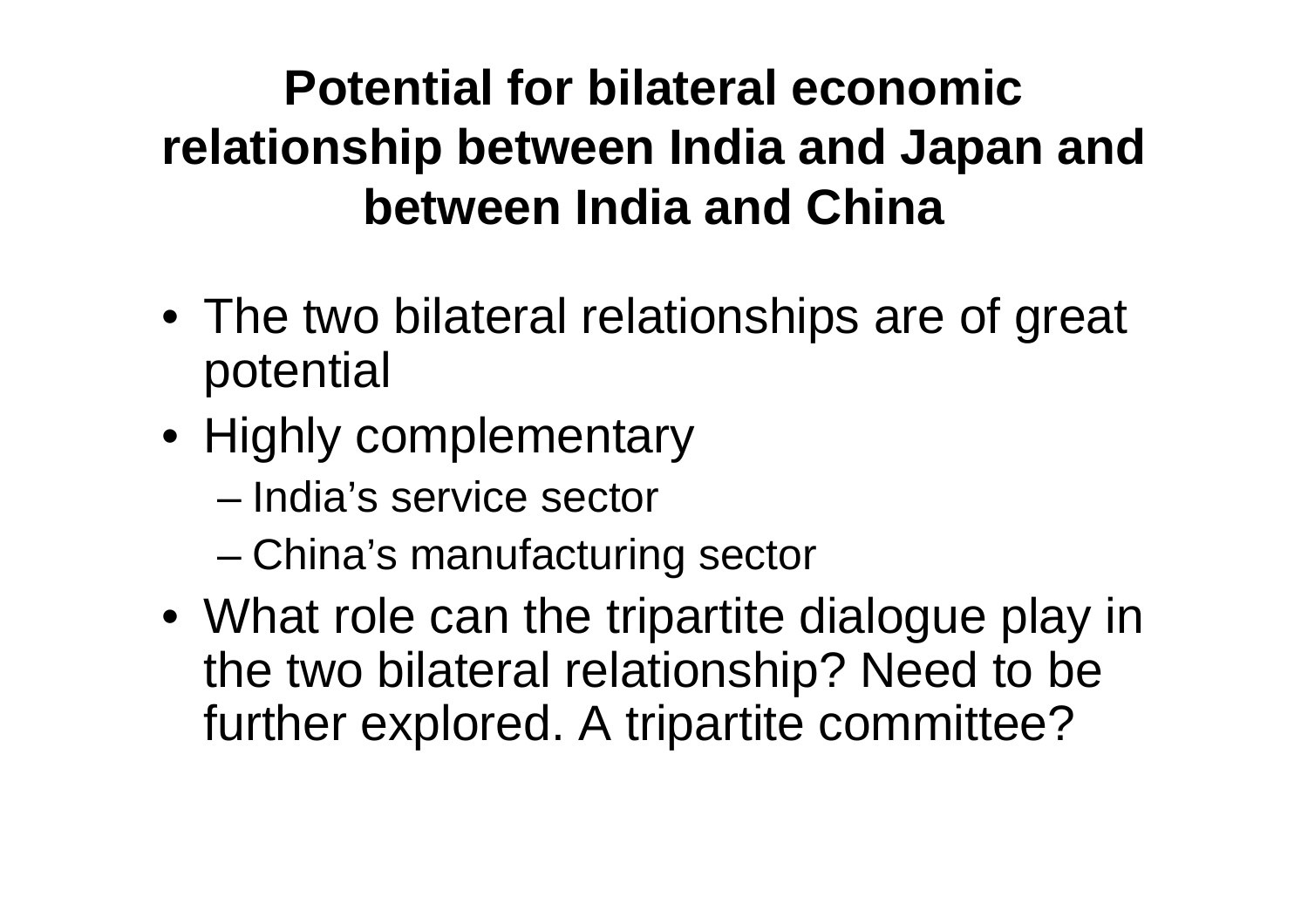# From Bilateral to regional

• Regional cooperation could be a byproduct of development of multi-pair of bilateral economic cooperation—bilateral FTAs could be a channel leading to clos $\hat{\bar{\mathbf{g}}}^{\frac{4}{3}}$ 双 边 ,但对于中他 们 不 喜欢双 边regional cooperation.

强调双边关系

,对于小国来说

,多边可推动

 关 系的多边化 、日

、印这样的大国来说

,

• Something may happen across bilateral agreements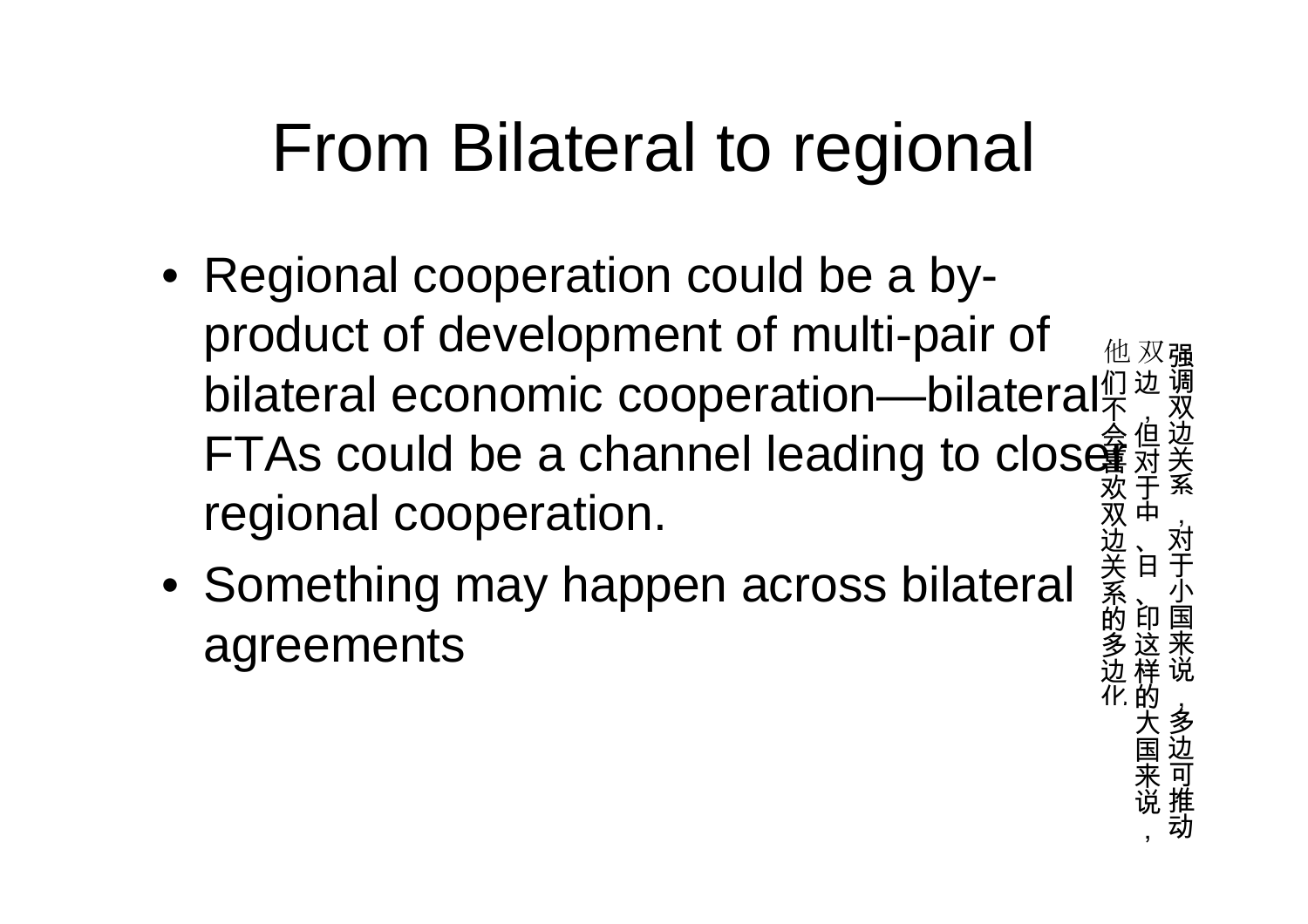# Consolidate ASEAN+3

- The nature of ASEAN+3
	- $\Delta$  product in response to A product in response to the failure of the IMF in tackling with the Asian financial crisis
- Achievement
	- – Regional liquidity arrangement (multilaterization of bilateral swap arrangement)
	- –Asian bond market
- Further progress
	- –Swap agreement delink with imf
	- –AMF
	- Evr Exchange rate policy coordination (ACU)
- Expansion of the membership
	- –Clearly defined criteria: geographic, economics or whatever
	- –Observer status
	- –Qualifying examinations for upgrading status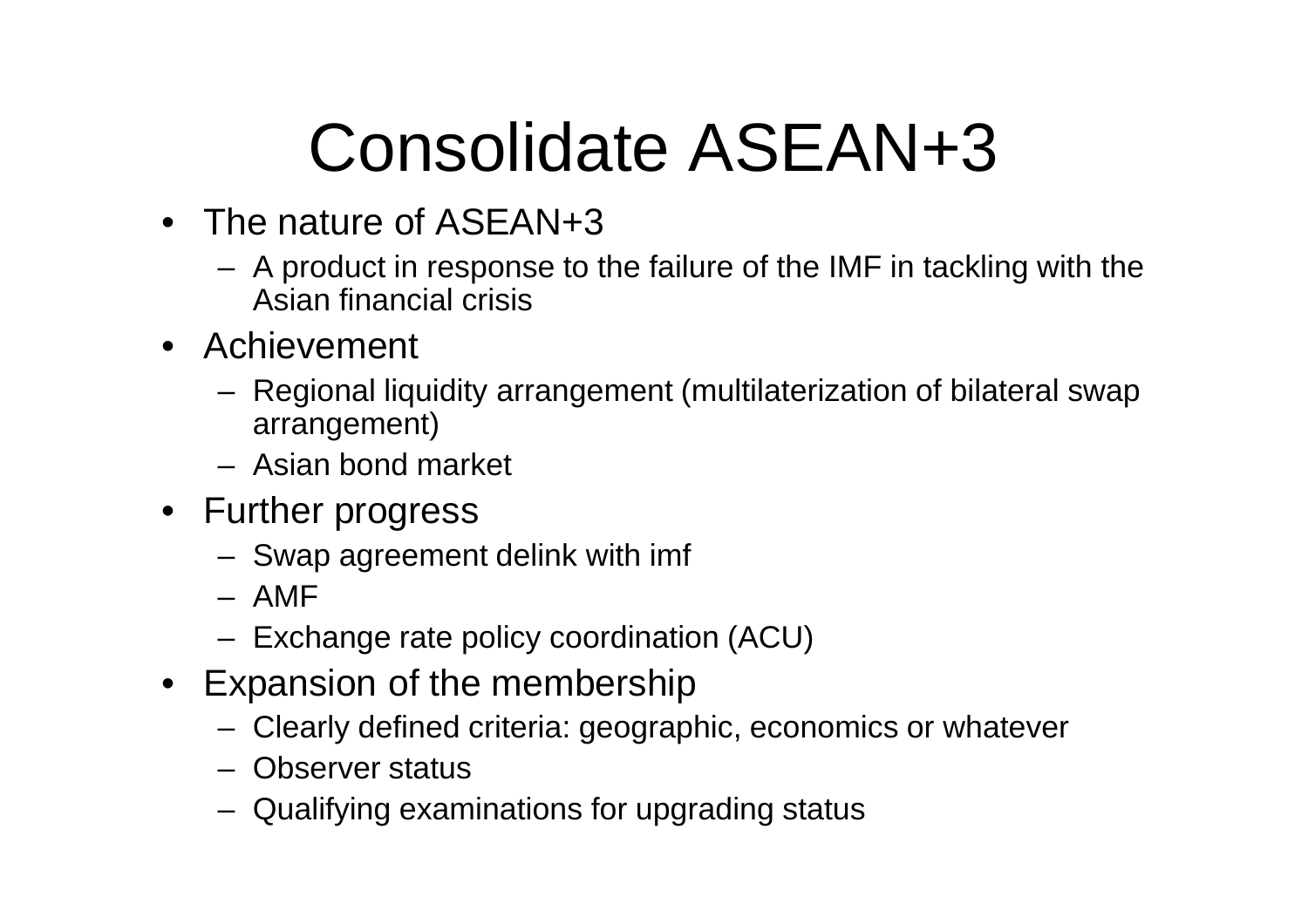# Project-centered cooperation

- Based on bilateral, multilateral and subregional cooperation
- Aimed at specific purpose:
	- and the state of the state — across border high way, rail way
	- –Hydraulic project
	- and the state of the state **Waterway**
	- and the state of the state Research and training centers
- ADB can play active role with the support of relevant countries